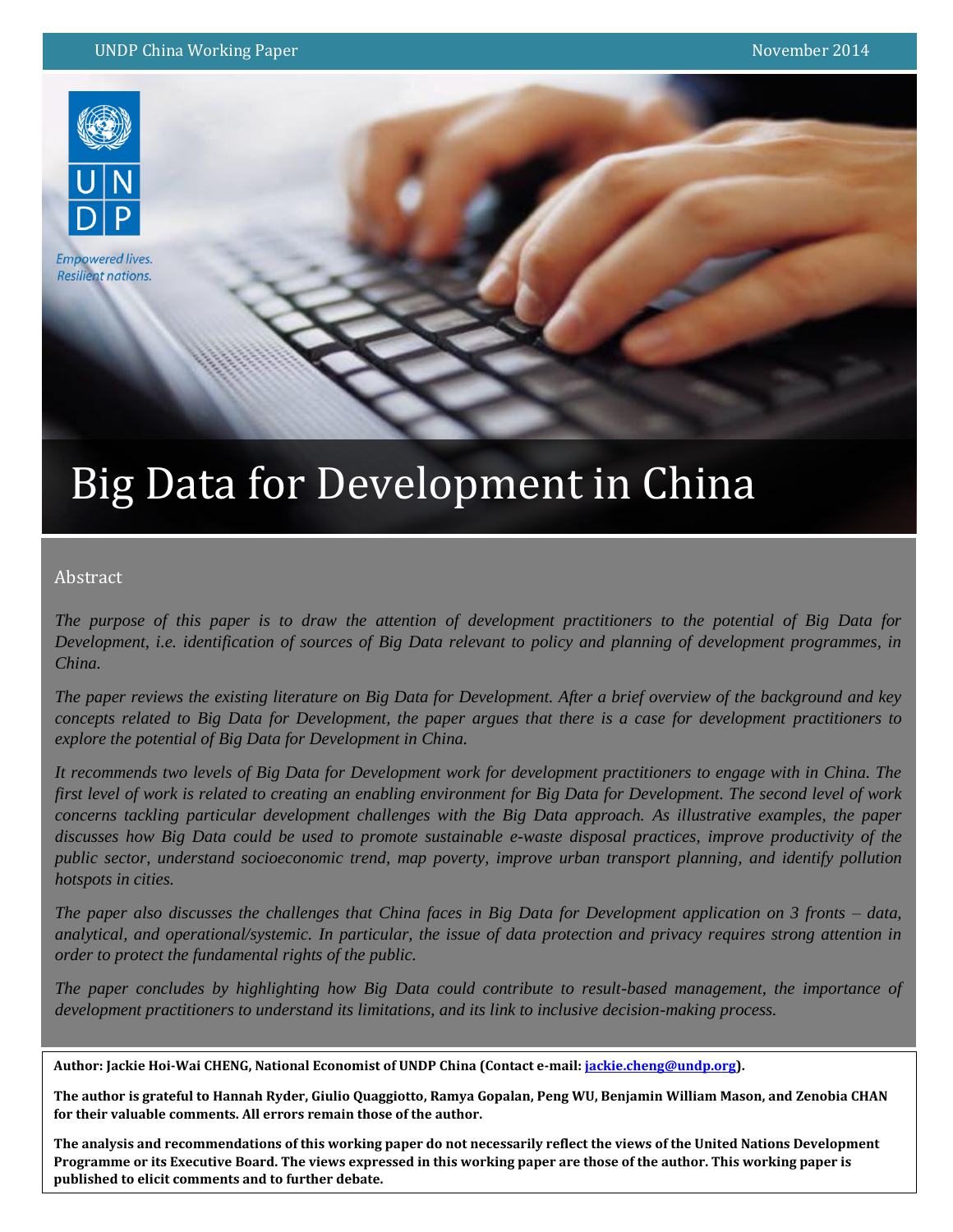# **Table of Contents**

| TWO PROPOSED LEVELS OF WORK IN RELATION TO BIG DATA FOR DEVELOPMENT IN CHINA  8               |  |
|-----------------------------------------------------------------------------------------------|--|
| THE FIRST LEVEL OF WORK: CREATE AN ENABLING ENVIRONMENT FOR BIG DEVELOPMENT FOR DEVELOPMENT 9 |  |
|                                                                                               |  |
|                                                                                               |  |
| THE SECOND LEVEL OF WORK: TACKLE SPECIFIC DEVELOPMENT CHALLENGES WITH THE BIG DATA APPROACH10 |  |
| $\label{prop:pr} {\it Promote\ sustainable\ e-waste\ displayed\ practices}\ .$                |  |
|                                                                                               |  |
|                                                                                               |  |
|                                                                                               |  |
|                                                                                               |  |
|                                                                                               |  |
|                                                                                               |  |
| $CONCLUSION 16$                                                                               |  |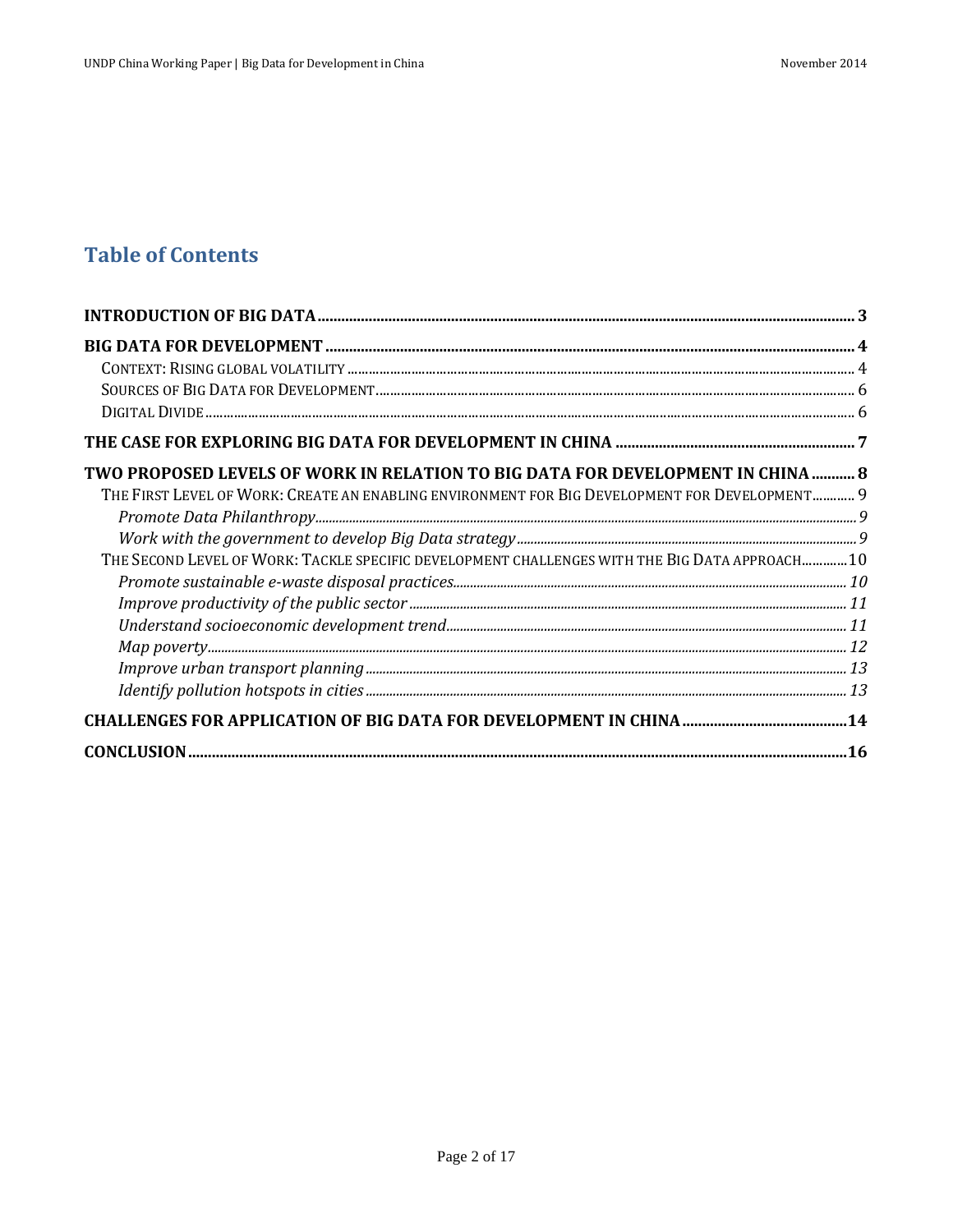# <span id="page-2-0"></span>**Introduction of Big Data**

Across the world, Big Data has become one of the most discussed topics in recent years. Broadly speaking, it is an umbrella term that refers to the "explosion in the quantity and diversity of high frequency digital data."<sup>1</sup> Big Data has gathered attention in all places, ranging from private to public sector, from developing to developed world, and reaching every sector in the global economy.

The growth of interest in Big Data could be at least partly attributed to the so-called "data revolution" or "data deluge" that the world is experiencing. The size of the digital size is growing 40 percent a year into the next decade. It is estimated that digital data is doubling in size every 2 years, and by 2020 its size will reach 44,000 exabytes.<sup>2</sup> In other words, the digital universe will contain nearly as many digital bits as there are stars in the universe. 3

While there are many definitions of Big Data, there is a general consensus that Big Data can be characterized by the 3 Vs, i.e. volume, velocity, and variety. It comes from the now widely-accepted definition by the IT research and advisory firm Gartner, which describes Big Data as "high volume, high velocity and/or high variety information assets that demand cost-effective, innovative forms of information processing for enhanced insight, decision making and process optimization." Another 2 Vs are also commonly discussed in the context of Big Data: veracity (or reliability) of the data, and volatility of data (e.g. rapid changes in the availability and validity of data).

#### **Figure 1**

 $\overline{a}$ 





medical records, insurance records, hospital visits, bank records), transactional data (e.g. credit card transactions, on-line transactions), sensor data (e.g. satellite imaging, climate sensors), tracking devices (e.g. tracking data from mobile phones, GPS), behavioral data (e.g. online searches), and opinion data (e.g. comments on social media such as Facebook, Twitter, Weibo).

Examples of Big Data sources include: administrative data (e.g. electronic

Source: Where in the World is Storage. International Data Corporation (IDC) Infographic. \*Source: http://www.emc.com/leadership/digital-universe/index.htm

<sup>1</sup> UN Global Pulse. 2012. Big Data for Development: Opportunities and Challenges

<sup>&</sup>lt;sup>2</sup> According to Cisco, an exabyte has the capacity to hold over 36,000 years worth of High-Definition quality video. Source: <http://blogs.cisco.com/news/the-dawn-of-the-zettabyte-era-infographic/>

<sup>3</sup> IDC. April 2014. Executive Summary of "The Digital Universe of Opportunities: Rich Data and the Increasing Value of the Internet of Things". (sponsored by EMC)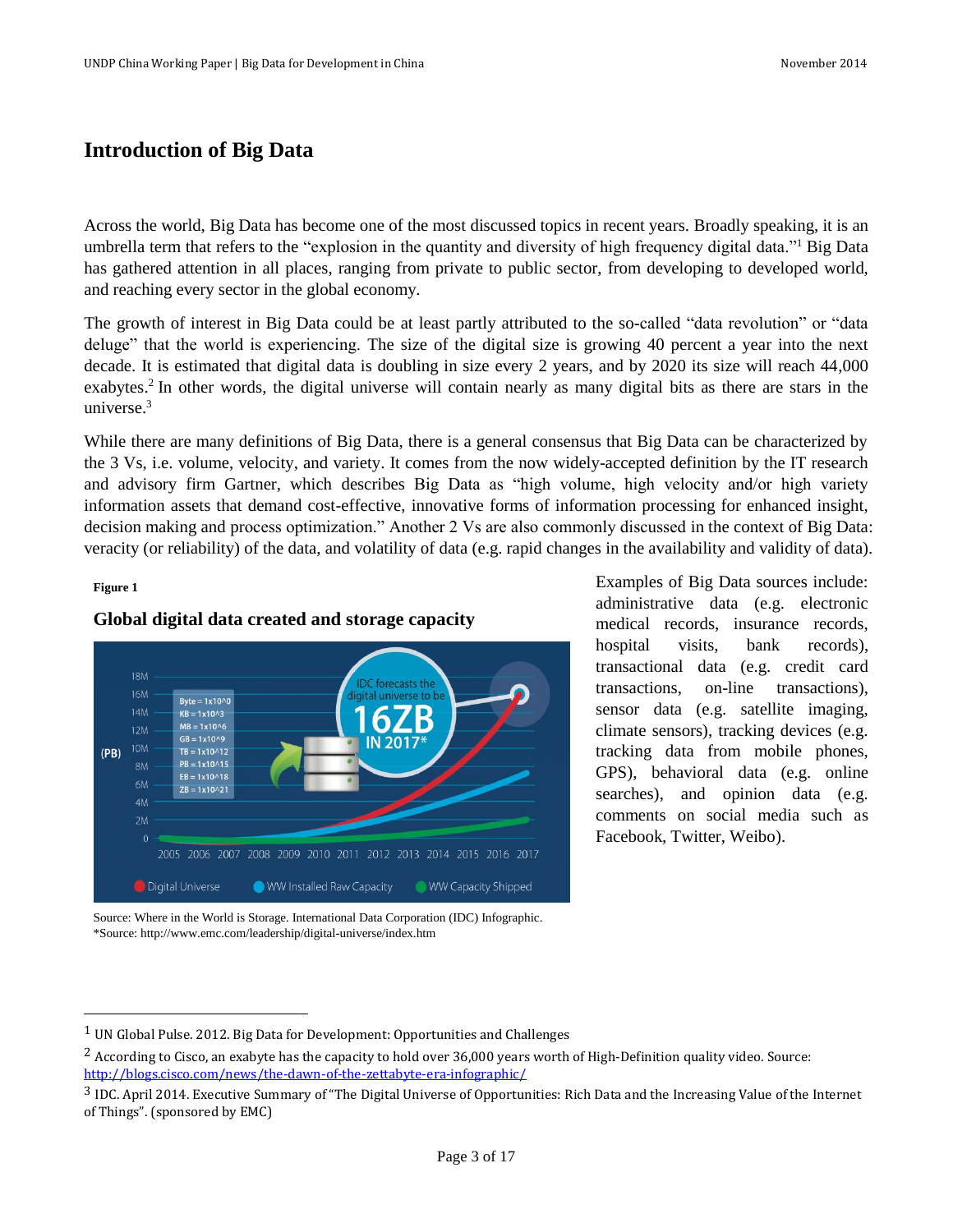# <span id="page-3-0"></span>**Big Data for Development**

Big Data has certainly captured the attention of the private sector. According to a 2011 McKinsey Global Institute report, it is estimated that Big Data can generate significant financial value across sectors. <sup>4</sup> For example, major applications of personal location data have the potential to create value of USD 100 billion or more for service providers alone in 10 years' time. Another example is the global manufacturing industry, where the use of Big Data could lead to up to 50 percent decrease in product development and assembly cost and up to 7 percent reduction in working capital.

Outside the private sector, there is also increasing evidence that shows Big Data can be applicable to the development context. Big data could be used to more precisely assess the poverty situation in rural areas, improve the productivity of the public sector, create a more responsive social protection system, strengthen the resilience of cities against climate change and provide information of higher granularity for urban transportation planning, amongst other applications.

Understanding that there is great potential for Big Data to contribute to international development, the concept of "Big Data for Development" has gradually emerged in the development community. The concept refers to the "identification of sources of Big Data relevant to policy and planning of development programmes" and is different from both "traditional" development data and the aforementioned Big Data used in the private sector. This developmental concept of Big Data is championed by the UN Global Pulse, which is an initiative launched by the UN Secretary-General in 2009 to leverage innovations in digital data, with rapid data collection and analysis to help decision-makers gain a real-time understanding of how crises impact vulnerable population.

Compared with their counterparts in the developed world, developing countries are in general less developed in terms of IT infrastructure, supporting services and human resources. Nevertheless, Big Data also has high relevance to the developing world. One key development is the rapid spread of mobile phone technology to billions of individuals over the past decade. By 2013, there were over 6.8 billion mobile-cellular subscriptions globally, with penetration rate at 89% in developing countries.<sup>5</sup> The UN Global Pulse calls this surge of mobile phone use the most significant event in the developing world since the decolonization movement and the Green Revolution.<sup>6</sup> As mobile phones now very often serve multiple purposes – ranging from communication to banking, from trading to data transfer – it provides real time insights into human behavior that were previously not attainable.

### <span id="page-3-1"></span>*Context: Rising global volatility*

l

The importance of Big Data for Development is further accentuated by the fact that the world is increasingly volatile, in terms of socioeconomic and weather conditions, among others.<sup>7</sup> This rising volatility is exemplified by the series of crises that have unraveled over the past several years, starting with the food and fuel crises during 2007-2008 which were followed by the Great Recession – the worst financial crisis since the Great Depression –

<sup>4</sup> McKinsey Global Institute. 2011. Big Data: The Next Frontier for Innovation, Competition and Productivity

<sup>5</sup> Source: ICT Facts and Figures: The World in 2013. http://www.itu.int/en/ITU-

D/Statistics/Documents/facts/ICTFactsFigures2013-e.pdf

<sup>6</sup> UN Global Pulse. 2012. Big Data for Development: Opportunities and Challenges

<sup>7</sup> It should be noted that it was in the wake of the global financial crisis that the leaders of G-20 and the UN Secretary-General called for the establishment of the Global Pulse Initiative.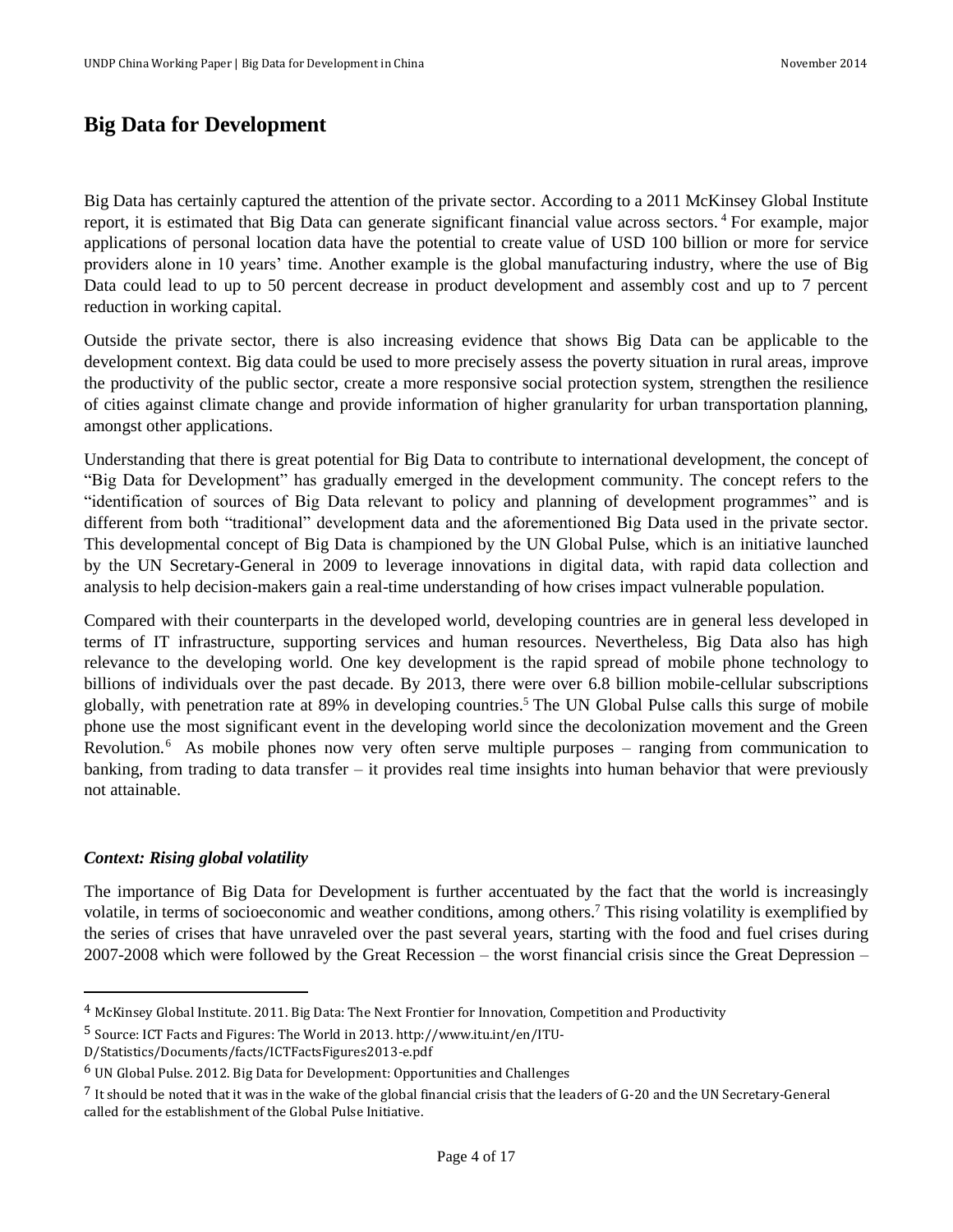that started in the second half of 2008. A famine then hit the Horn of Africa in 2011. And even after almost 6 years since the start of the Global Financial Crisis (GFC) in 2008, the global economy still remains fragile, with multiple areas in the world marred by major instability.

What is more, the sobering fact is that global volatility is not likely to improve in the foreseeable future. The OECD states that "[d]isruptive shocks to the global economy are likely to become more frequent and cause greater economic and societal hardship." <sup>8</sup> Global warming is also posing increasing uncertainty to the global environmental conditions and hence well-being of the global population. According to the Fifth Assessment Report of the Intergovernmental Panel on Climate Change, climate change is projected to "progressively increase inter-annual variability of crop yields in many regions." The report also has a high level of confidence that all aspects of food security will potentially be affected by climate change, including food access, utilization, and price stability.<sup>9</sup>

The increasing interconnectivity of the global economy has made this growing volatility an even bigger threat to global sustainable development than otherwise, as disruptive shocks occurring in a certain part of the world or to a certain population group can now also easily affect others. For example, the GFC originating in the US and Europe had major impacts on the global economy for reasons such as the heavy reliance by emerging economies of exporting to advanced economies. On the other hand, even though the world is now more interconnected than ever, impacts of disruptive shocks might still not be visible and trackable immediately, despite the fact that they

## **Figure 2**



# **Information gap for the MDGs in 2014**

might be severe and long lasting. Consequences of such impacts might not always be detected by the traditional monitoring system, and even for those impacts that are detectable it is often too late for one to react, given that many official statistics are generated annually. For example, Figure 2 illustrates the information gap for the Millennium Development Goals, which shows that the MDG data at the global level are suffering multi-year lags.

In this regard, the introduction of Big Data could complement the traditional official statistics and help development practitioners to better capture data on development situations, at a larger scale and in a more up-to-date fashion, through the use of mobile phones, internet, radios, and other geospatial technologies, etc.

N.B. Information gap is defined as the age of the most recent data that are available for evaluating the overall progress of the MDGs

#### $\overline{a}$ Source: Millennium Development Goals Report 2014

<sup>8</sup> "Economy: Global Shocks to Become More Frequent, Says OECD." Organisation for Economic Cooperation and Development. 27 June. 2011[. http://www.oecd.org/document/15/0,3746,en\\_21571361\\_44315115\\_48252559\\_1\\_1\\_1\\_1,00.html](http://www.oecd.org/document/15/0,3746,en_21571361_44315115_48252559_1_1_1_1,00.html)

<sup>9</sup> IPCC, 2014: Summary for policymakers. In: Climate Change 2014: Impacts, Adaptation, and Vulnerability. Part A: Global and Sectoral Aspects. Contribution of Working Group II to the Fifth Assessment Report of the Intergovernmental Panel on Climate Change [Field, C.B., V.R. Barros, D.J. Dokken, K.J. Mach, M.D. Mastrandrea, T.E. Bilir, M. Chatterjee, K.L. Ebi, Y.O. Estrada, R.C. Genova, B. Girma, E.S. Kissel, A.N. Levy, S. MacCracken,P.R. Mastrandrea, and L.L. White (eds.)]. Cambridge University Press, Cambridge, United Kingdom and New York, NY, USA, pp. 1-32.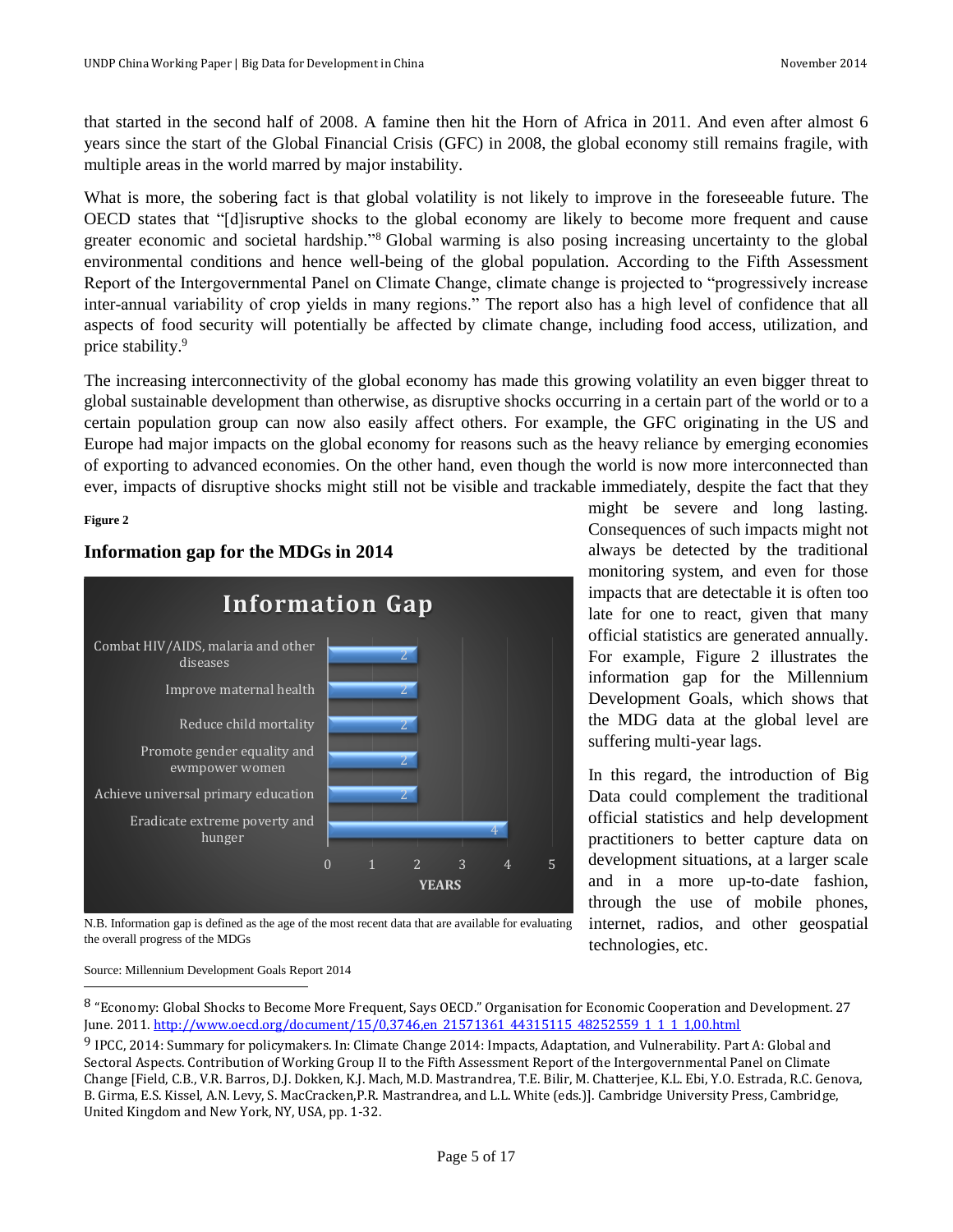## <span id="page-5-0"></span>*Sources of Big Data for Development*

According to the UN Global Pulse, sources of Big Data for Development are those that "can be analyzed to gain insight into human well-being and development." These sources in general share the following features:

- Digitally generated: Data is created digitally, not digitized manually, and can be manipulated by computers
- Passively produced: Data is a by-product of interactions with digital services
- Automatically collected: A system is in place that automatically extracts and stores the relevant generated data
- Geographically or temporally trackable
- Continuously analyzed: Information is relevant to human well-being and development, and can be analyzed in real time.

The UN Global Pulse has noted that the concept of "real time" in the context of development is different from that in private sector, as "real time" data for development purposes does not necessarily mean the data is made available immediately after the occurrence of "data-generating" events. Instead, "real time" data can be understood as information that is produced and made available within a relatively short time frame so that it can be processed and allow actions to be taken in response, i.e. creating a feedback loop. Both the intrinsic time dimensionality and that of the feedback loop define the "real time" characteristic of Big Data for Development.<sup>10</sup> And this "real time" characteristic allows Big Data to help tracking development progress better.

# <span id="page-5-1"></span>*Digital Divide*

In the context of international development, one needs to be aware of the so-called "Digital Divide," which refers to the disparity in IT infrastructure, general services, capacities and skills between the developing and the developed world. To illustrate such a divide, it is estimated that in 1986 the top performing 20 percent of the world's storage technologies were capable of holding 75 percent of the world's technologically stored information, and this figure grew to 93 percent by  $2007$ .<sup>11</sup>

Another dimension of the Digital Divide is in the general supporting services. In addition to hardware structures, analyzing Big Data also requires heavy reliance on software services. Basic capacities in production, adoption, and adaptation of software products and services are all crucial to the development of a Big Data-enabling environment. Evidence has shown that countries that are already lagging behind in terms of spending on ICT in absolute terms also have fewer capabilities for software and computer services in relative terms.<sup>12</sup>

Professionals who are able to process and analyze the data are also essential for Big Data development. Statisticians and awareness about the importance of statistical capabilities are relatively lacking in developing countries, but there are also incidences where some countries with comparatively low-income levels are able to achieve high graduation rates for professionals with strong analytical skills (e.g. Romania and Poland).<sup>13</sup>

In essence, the Digital Divide reflects the uneven development across countries at the global level and across regions at the national level. In order to ensure that less developed areas can exploit the potential of Big Data as

l

<sup>10</sup> UN Global Pulse. 2012. Big Data for Development: Opportunities and Challenges

<sup>11</sup> Hilbert, Martin, Big Data for Development: From Information- to Knowledge Societies (January 15, 2013). Available at SSRN: <http://ssrn.com/abstract=2205145> o[r http://dx.doi.org/10.2139/ssrn.2205145](http://dx.doi.org/10.2139/ssrn.2205145)

 $12$  Ibid.

 $13$  Ibid.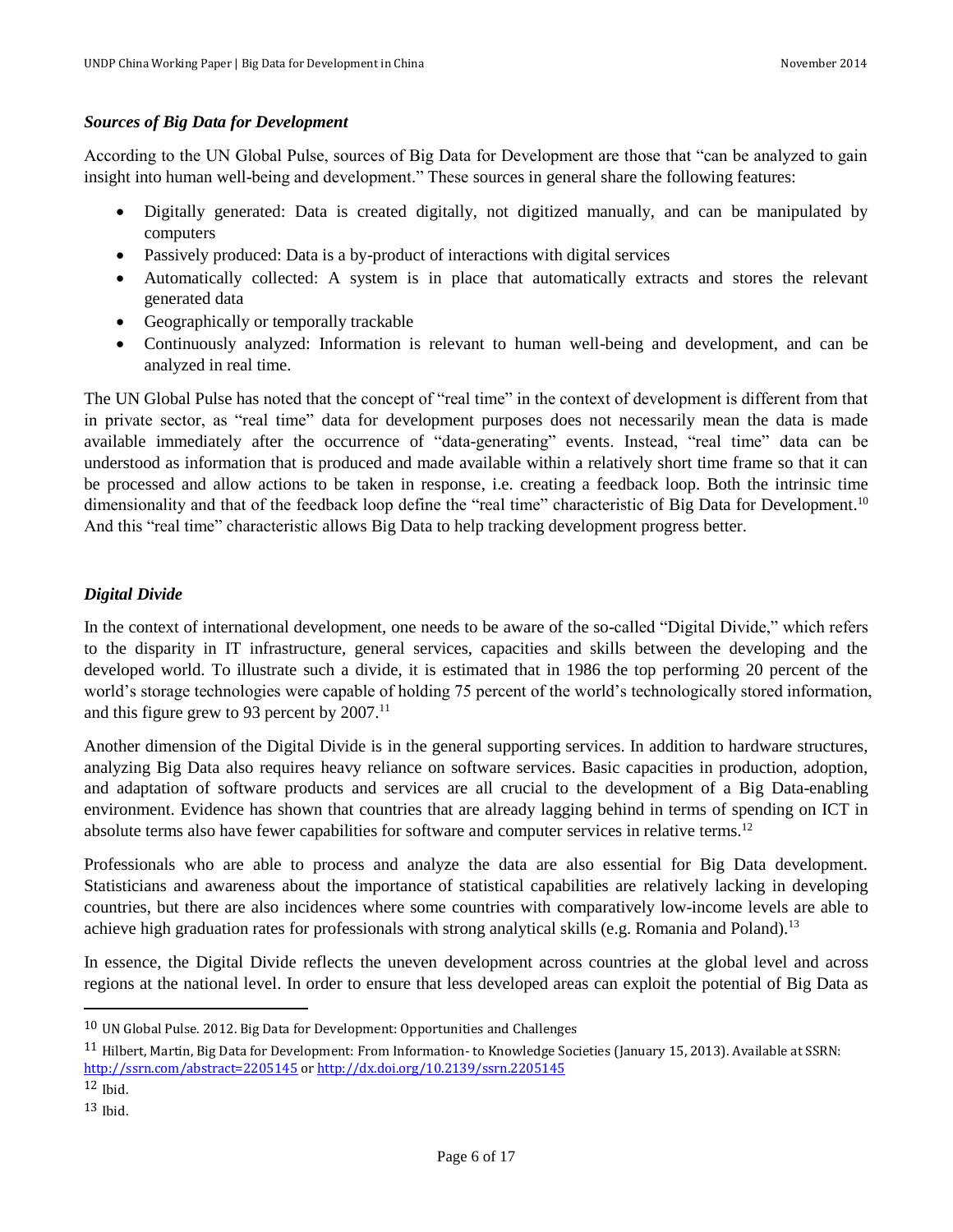effectively as developed areas and prevent the Digital Divide from perpetuating or even expanding, tailored support for less developed areas in adopting the Big Data approach would need to be carefully planned.

# <span id="page-6-0"></span>**The case for exploring Big Data for Development in China**

Careful review of the existing literature indicates that the current discussion related to Big Data in China is firmly centered on its business potential or the technological advances in the field. The largest Big Data conferences took place or are going to take place in China, including the Big Data Technology Conference, Big Data & Analytics Innovation Summit, China Legal Big Data Symposium, Big Data Asia Showcase, and Big Data World Forum. All these have either a strong business or technology focus (or in some cases both) and certain objectives, such as investigating "the key scientific and technological issues of Big Data," deliberating on "advantages of using Big Data with Business Intelligence," creating "a platform for all legal, forensics, investigation and information management professionals to come together and extend collaboration opportunity," or discussing how to use "the power of Big Data to drive business strategy."

In contrast, there have been limited discussions on how Big Data can be used for development purposes. However, it is the position of this paper that there is considerable potential for Big Data in the development sector and it is time to start exploring how to exploit such potential.

First of all, China has the world's largest mobile phone market, with over 1.2 billion mobile subscriptions.<sup>14</sup> With over 600 million Internet users, it also has the biggest Internet user population in the world.<sup>15</sup> Moreover, China has the world's most active environment for social media, with the government estimating that over 250 million people use social media – be it in the form of blogs, social-networking sites, microblogs or other online communities. In fact, estimates of non-governmental entities are often higher, putting the number over 590 million.<sup>16</sup> It is also estimated that the digital universe in China will continue to grow at a rapid rate, with the country's share of global digital data expected to rise to 18 percent by 2020, up from 13 percent in 2014.<sup>17</sup>

The massive numbers of real-time information streams and people who use mobile phones, Internet, and social media in China creates a favorable environment where the Big Data approach could be effective in providing insights on emerging concerns that are highly relevant to China's development.

There are signs that the government has also started to examine the potential of Big Data in the public sector. In June 2014, the Chinese People's Political Consultative Conference (CPPCC) – the country's political advisory legislative body – held a consultation forum in Beijing on how to use Big Data technology to enhance governance capability. The forum – chaired by CPPCC Chairman Yu Zhengsheng – focused on how government can support and promote the application of Big Data technology, establish a China-specific legal system for data matters, set

 $\overline{\phantom{0}}$ 

<sup>14</sup> Source[: http://mobithinking.com/mobile-marketing-tools/latest-mobile-stats/a](http://mobithinking.com/mobile-marketing-tools/latest-mobile-stats/a)

<sup>15</sup> Source[: http://www.washingtonpost.com/blogs/the-switch/wp/2014/01/31/china-has-almost-twice-as-many-internet-users](http://www.washingtonpost.com/blogs/the-switch/wp/2014/01/31/china-has-almost-twice-as-many-internet-users-as-the-u-s-has-people/)[as-the-u-s-has-people/](http://www.washingtonpost.com/blogs/the-switch/wp/2014/01/31/china-has-almost-twice-as-many-internet-users-as-the-u-s-has-people/); <http://it.21cn.com/itnews/a/2014/0731/15/27931731.shtml> (in Chinese)

<sup>16</sup> There are likely "double-counting" issues here, i.e. people have more than one social media accounts. Source: [http://www.go](http://www.go-globe.com/blog/social-media-china/)[globe.com/blog/social-media-china/;](http://www.go-globe.com/blog/social-media-china/)<http://www.socialmediatoday.com/content/understanding-social-media-china-2014>

<sup>&</sup>lt;sup>17</sup> EMC Digital. April 2014. Digital universe country brief: China. Link[: http://www.emc.com/collateral/analyst-reports/idc-digital](http://www.emc.com/collateral/analyst-reports/idc-digital-universe-2014-china.pdf)[universe-2014-china.pdf](http://www.emc.com/collateral/analyst-reports/idc-digital-universe-2014-china.pdf)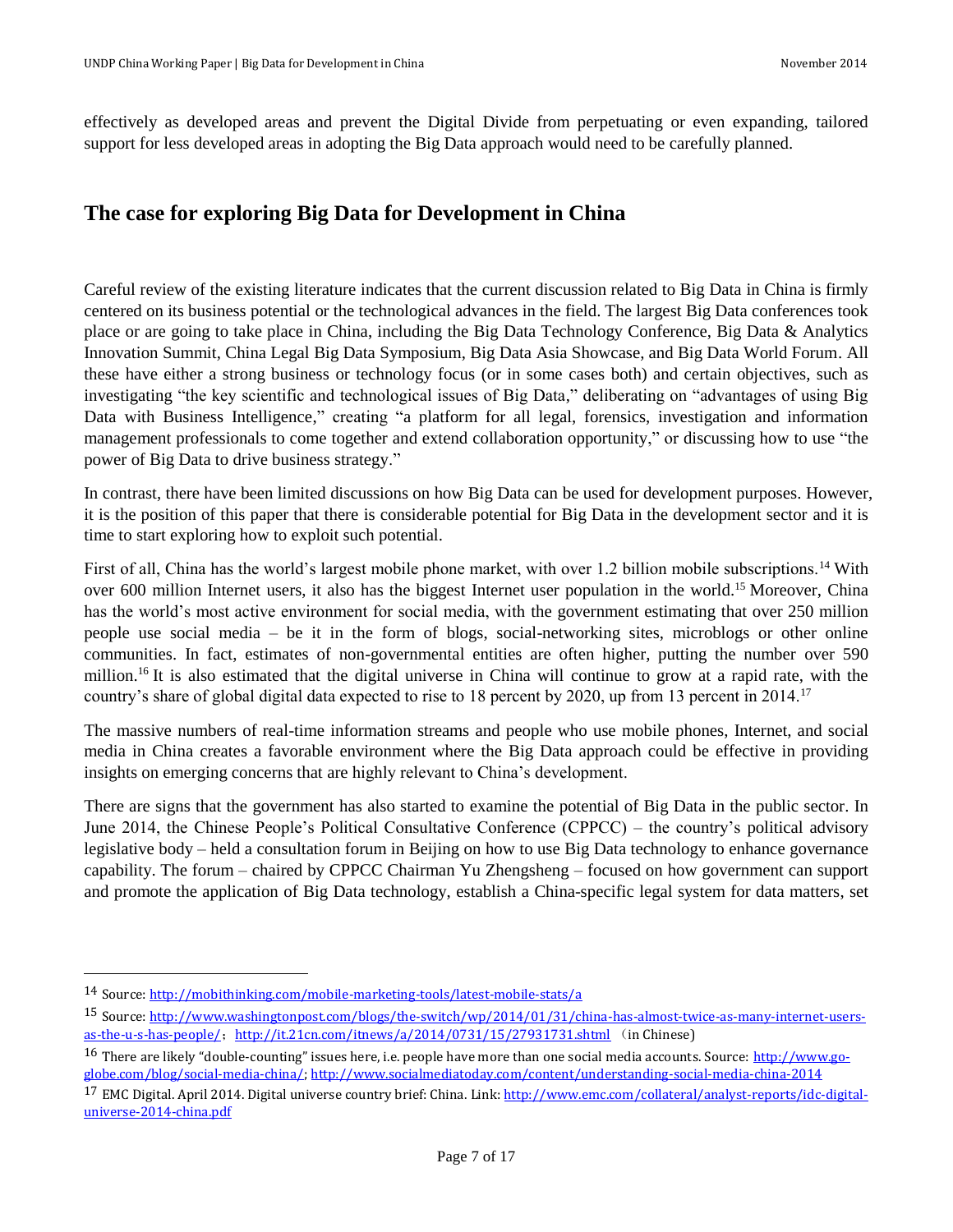up a cross-ministry sharing mechanism for Big Data, develop a national Big Data strategy and refine existing mechanisms for sharing and utilization of data.<sup>18</sup>

At the local government levels, the Province of Guizhou has rolled out a range of preferential policies for the development of Big Data development and application.<sup>19</sup> It is also reported that power, data center and communications infrastructure has been established in Chongqing to enable the city to support Big Data, drastically accelerating the city's journey towards urbanization. <sup>20</sup> All these developments indicate that government interest at both the central and local levels in Big Data are burgeoning.

# <span id="page-7-0"></span>**Two proposed levels of work in relation to Big Data for Development in China**

In order to take advantage of the considerable potential of Big Data for Development, development agencies could take a leading role in initiatives to support the Chinese government. In this view, this paper has identified 2 levels of work in relation to Big Data for Development:

- 1. **The first level is to create an enabling environment for Big Data for Development:** In order to create such an environment, development agencies should work with the public and private sectors to address many of the challenges that were outlined in the previous section, including data, analytical, operational/systemic challenges.
- 2. **The second level is to tackle particular development challenges with the Big Data approach:** Possible options here include assess poverty situations, improve productivity of the public sector, refine urban transport planning and strengthening understanding of socioeconomic trends, promote sustainable e-waste disposal practices, and identify pollution hotspots in cities, amongst others.

**Figure 3**

# **6 illustrative examples of Big Data for Development**



<sup>18</sup> Source[: http://gb.cri.cn/42071/2014/06/13/2225s4576641.htm](http://gb.cri.cn/42071/2014/06/13/2225s4576641.htm) (in Chinese)

 $\overline{\phantom{0}}$ 

<sup>19</sup> Source[: http://www.datacenterdynamics.com/focus/archive/2014/03/china%E2%80%99s-new-big-data-hub](http://www.datacenterdynamics.com/focus/archive/2014/03/china%E2%80%99s-new-big-data-hub)

<sup>20</sup> Source[: http://blog.pacnet.com/big-data-enables-non-traditional-opportunities-for-urbanization-development/](http://blog.pacnet.com/big-data-enables-non-traditional-opportunities-for-urbanization-development/)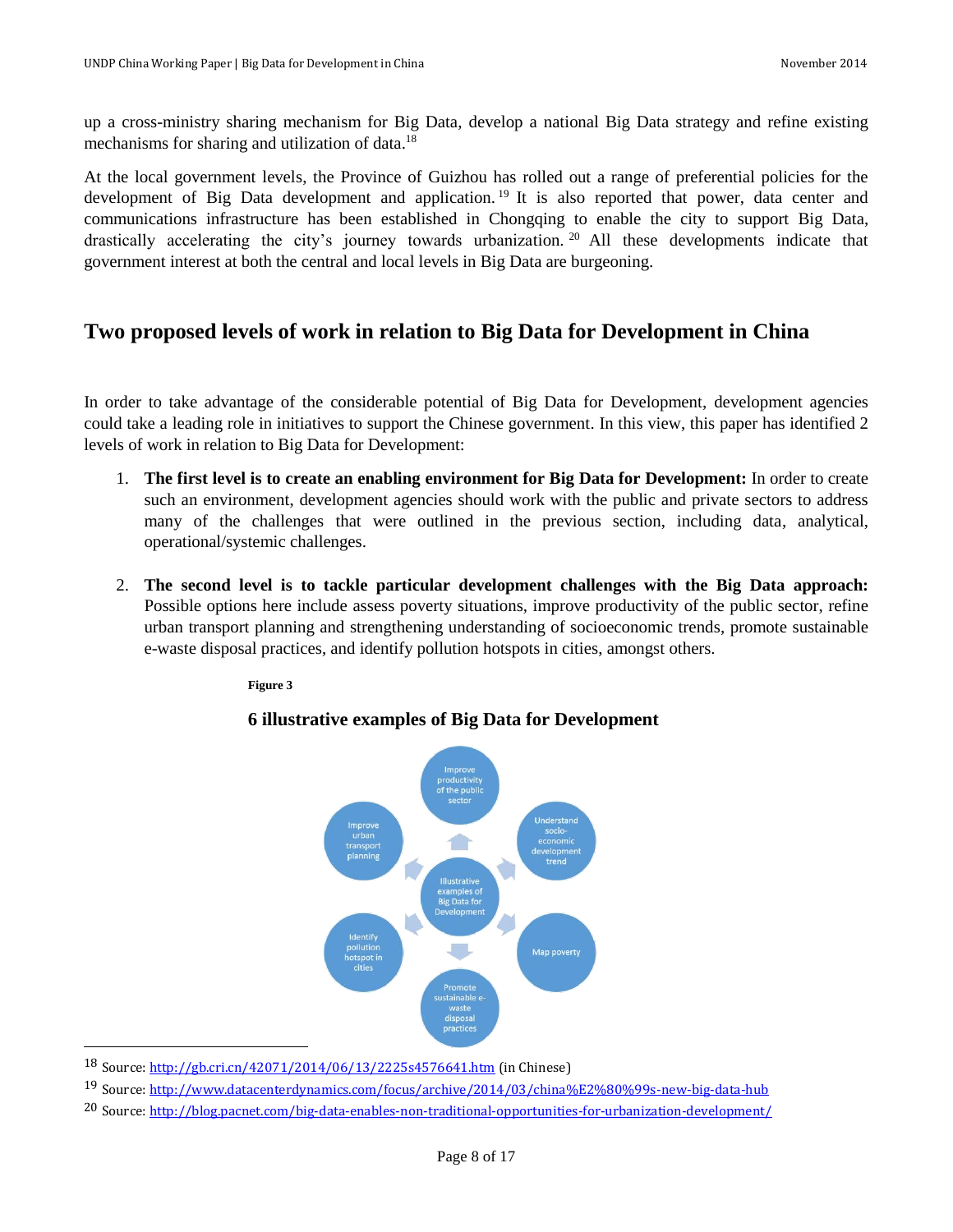#### <span id="page-8-0"></span>*The First Level of Work: Create an enabling environment for Big Development for Development*

#### <span id="page-8-1"></span>*Promote Data Philanthropy*

As the private sector possesses most of the data out there, development agencies could work with the public and private sectors to promote the idea of "Data Philanthropy," i.e. private sector sharing data to support more timely and targeted policy actions. In order to put this concept into implementation in China, development agencies can initiate conversations with Chinese business leaders on the advantages of engaging in Data Philanthropy. In fact, the UN Global Pulse has already engaged in such conversations at international level and what they found out is that private sectors agree that this concept is not only a new form of charity or corporate social responsibility, but also "a sensible strategy for business risk mitigation, particularly when investing in emerging markets." The UN Global Pulse gave an illustrative example where data on calling patterns collected by mobile phone companies could help to reveal signs of brewing development challenges, such as a low-level food crisis. By sharing such data with policy makers, it could help the government speed up its responses to the crisis. Without the data, the government might not be able to react promptly to the crisis, with the result that the population of the area could suffer lasting harm and many of them might not be able to continue to afford the mobile phone services, thence cutting into profits for the companies.

There are a wide range of issues related to Data Philanthropy, which need to be addressed, including data privacy, creating incentives for data sharing, constructing a national architecture for data philanthropy and how a publicprivate partnership agreement would look like. Therefore, conversations on Data Philanthropy would also need to involve experts on legal, ethical, technological, methodological and political issues, with development agencies taking advantage of their convening power in creating such multi-disciplinary discussions.

It should be noted that in November 2013 China's National Bureau of Statistics (NBS) signed a series of agreements with 11 major Chinese enterprises, aiming to build long-term collaborative relationships on using Big Data.<sup>21</sup> These enterprises – including Baidu, Alibaba, China Unicom, and Fanya Metal Exchange, etc. – have indicated their willingness to share data with NBS to maximize the effect of Big Data application. For example, the cooperation between NBS and Baidu focuses on 3 main aspects:

- 1. Generalizing the official statistical data and programs through the Baidu website;
- 2. Improving the predicting model of the macro economy by combining the Big Data on the web with survey data collected by NBS;
- 3. Grasping more meaningful statistical requirements and completing the survey programs by following netizens' paths on the web platform.

Development agencies could seek to be involved in these established partnerships or even create new partnerships with these enterprises to identify and share data that would be relevant for development purposes.

## <span id="page-8-2"></span>*Work with the government to develop Big Data strategy*

 $\overline{a}$ 

As discussed in an earlier section, the central and local governments have shown considerable interest in Big Data. Given that different levels of government are still at the stage of exploring the options for Big Data application, it

<sup>&</sup>lt;sup>21</sup> National Bureau of Statistics. 2014. Big Data and Official Statistics in China. Working Paper. For Meeting on the Management of Statistical Information Systems (MSIS 2014).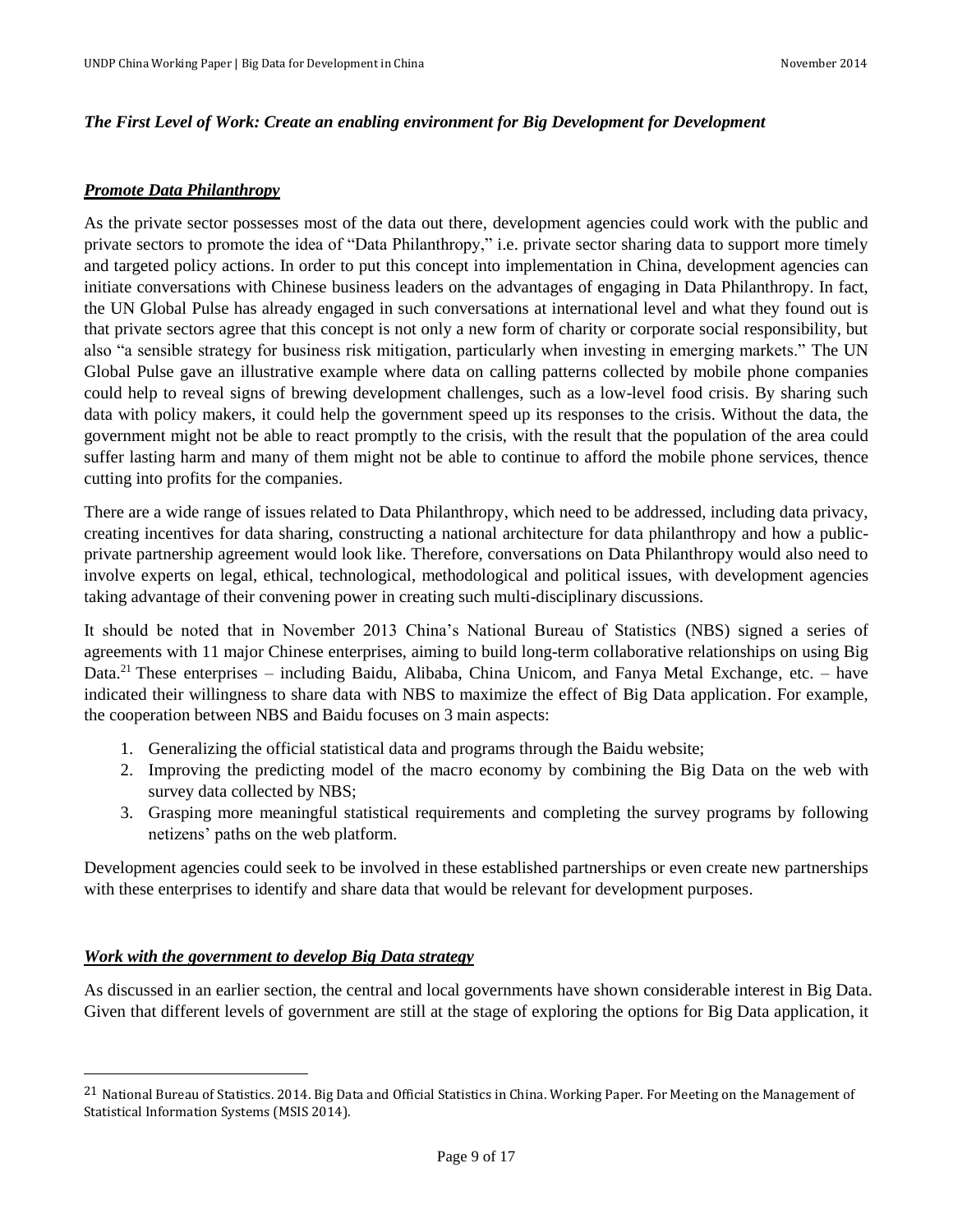would be a good opportunity for development agencies to work with central and local governments to explore how Big Data can be used for development.

At the international level, a good example of exploring how Big Data can be used in the public sector is the Public Service Big Data Strategy that the Department of Finance and Deregulation of the Australian Government produced. In this strategy paper, opportunities and benefits of Big Data application in providing public services are presented. The paper also discusses the principles that government agencies should follow while using Big Data and proposes a series of actions that will help to facilitate the application of Big Data, including developing practice guidance, identifying and reporting on barriers to Big Data analytics, and enhancing skills and experience in Big Data analysis, etc. Development agencies could work with central and local government to produce similar Big Data strategy papers for the public service sector and other development areas where the agencies have considerable expertise.

The process of preparing such papers should involve broad consultations across different government agencies, which will also help to sensitize government officials to the notion of Big Data and related matters. The papers could help to communicate a clear vision of what the government seeks to achieve in specific sectors with Big Data application, and how the objectives would be achieved using Big Data.

Among the local governments, Guizhou and Chongqing have demonstrated strong interest in Big Data and these are some of the local governments that development agencies could consider working with.

# <span id="page-9-0"></span>*The Second Level of Work: Tackle specific development challenges with the Big Data approach*

# <span id="page-9-1"></span>*Promote sustainable e-waste disposal practices*

China, as the world's second biggest e-waste producer and biggest e-waste importer, is facing tremendous challenges in e-waste management. From 2009 to 2013, national electronic waste grew at an annual average of 21.6%. However, out of the over 3.6 million tonnes of e-waste being generated domestically, the actual amount of e-waste processed from formal channels only accounts for 40% of the theoretical scrap.

One of the biggest challenges of e-waste management in China, as well as in other developing countries, is that the informal sector dominates e-waste collection. The informal sector dismantles e-waste with enormous negative impacts on the environment and human health. As a result, the informal sector also has much bigger profits than the formal sector, which is more tightly regulated and has to put in resources to minimize the negative environmental or health impacts.

Smartphone apps can be developed to promote sustainable e-waste disposal practices by quantifying the damage caused by incorrect disposal, assisting in correct disposal and locating the e-waste collection points that are nearest to the application user. This would support the formal sector with more competitive logistical arrangements and better interactions with consumers. This could also help to streamline the recycling process and cut down on these 'informal recycling stations' where unaccredited entities reclaim precious metals from within electronic equipment but then dispose of the toxic materials incorrectly, contributing to severe ground and water pollution.

In fact, UNDP is already working with the Chinese search-engine leader Baidu on developing such app, as the inaugural product of a Big Data joint laboratory between the two organizations. The Joint Lab is designed as an open platform that brings together big data and development experts from UNDP and Baidu as well as partners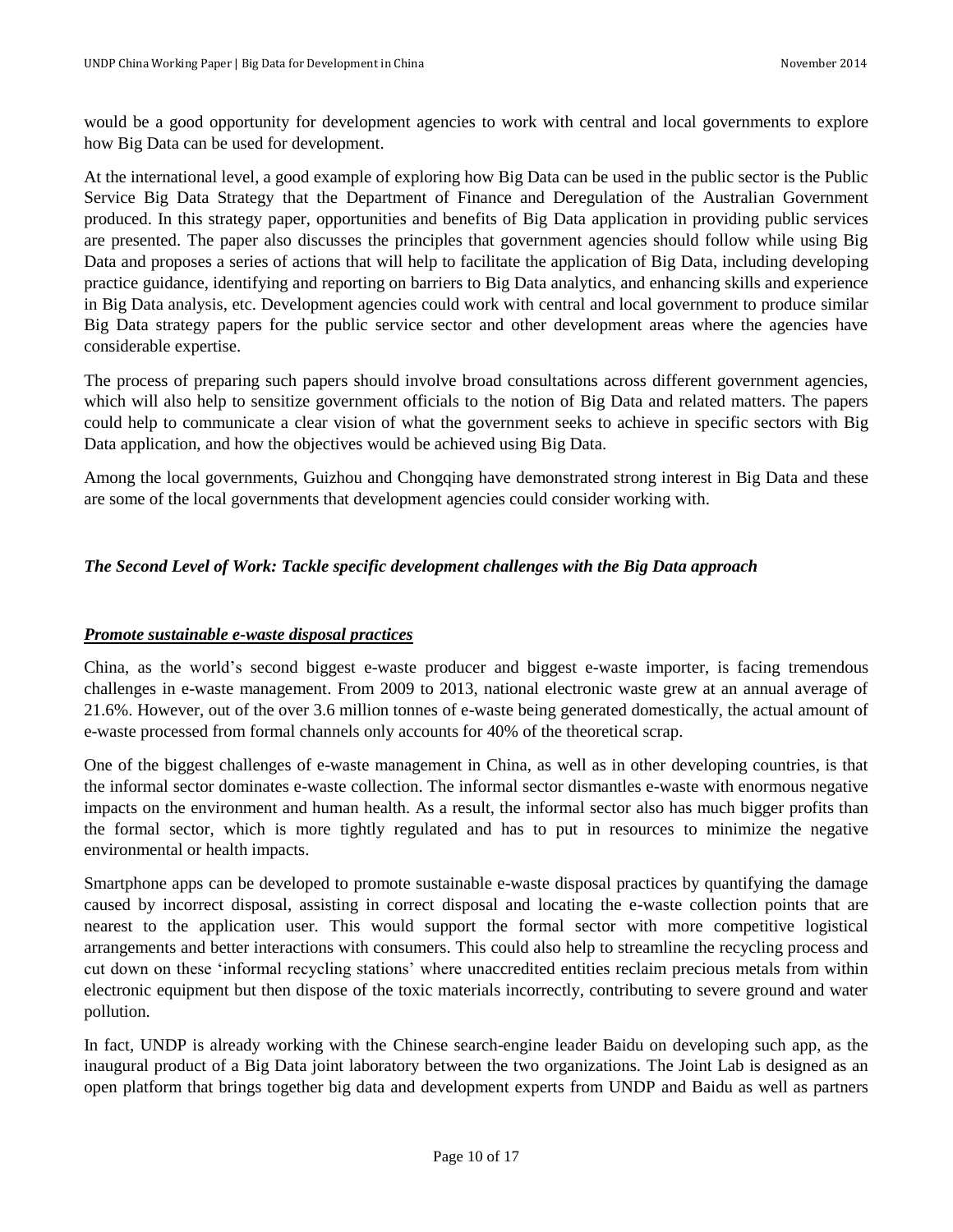from government, academia, CSOs and the private sector in both traditional and new technology industries across the country to tap into new insights and produce idea prototypes for testing and implementation.

The joint Lab will leverage Baidu's Big Data engine to identify valuable data, which can contribute to formulating and implementing development strategies. Also, the public will be engaged to raise awareness of the specific challenges that the Joint Lab will be addressing, in order to encourage participation and foster behaviour change.

# <span id="page-10-0"></span>*Improve productivity of the public sector*

It is estimated by the McKinsey Global Institute that by using Big Data to improve its productivity, Europe's public sector could reduce the costs of administrative activities by up to 15-20 percent, creating the equivalent of USD 223 billion to 446 billion – or even higher – in new value.<sup>22</sup> Creation of such value comes from both efficiency gains and a reduction in the gap between actual and potential collection of tax revenue. The report identifies several Big Data levers that would lead to such results, including increasing transparency and applying advance analytics. These levers could increase annual productivity growth in the public sector by up to 0.5 percentage points through 2020. The report points out that Big Data can also play a similar role in other countries and regions.

The findings of the McKinsey report are echoed by a 2012 report produced by the UK-based think tank Policy Exchange.<sup>23</sup> The report, entitled "The Big Data Opportunity: Making Government Faster, Smarter and More Personal," contends that Big Data gives the public sector "new ways to organize, learn and innovate." The report estimates that achieving cutting-edge performance, with the help of Big Data, could save the UK public sector up to £16 billion to £33 billion a year – equivalent to £250 to £500 per head of the population.

Development agencies can work with the Chinese government to improve public sector productivity through using Big Data. The first step could be an econometrics exercise to estimate the value of cost-saving that the adoption of a Big Data approach could bring to the government, which would help to create incentives for Big Data application in the public sector. For actual application, development agencies could cooperate with central or local governments to set up pilots for testing the potential of Big Data in improving public sector productivity.

The McKinsey report suggests that Big Data could be used to uncover variability in the performance of different parts of a government entity that are performing broadly similar functions, which is not detectable at the aggregate level. Comparison of performance across units could help to identify units that are of low productivity and allow governments to subsequently address the issue. Automated algorithms – a crucial element of Big Data application – could be used to analyze large datasets and detect anomalies, such as in tax collection or benefits payments from labor or social security departments.

# <span id="page-10-1"></span>*Understand socioeconomic development trend*

l

One of the first and more prominent examples of the UN Global Pulse in demonstrating the potential of Big Data for Development is the semi-automated sentiment analysis of social media streams in Indonesia, which was shown to have significant correlation with official statistics on food and fuel prices. The results have shown that

<sup>22</sup> McKinsey Global Institute. 2011. Big Data: The Next Frontier for Innovation, Competition and Productivity

<sup>23</sup> Policy Exchange. 2012. The Big Data Opportunity: Making Government Faster, Smarter and More Personal.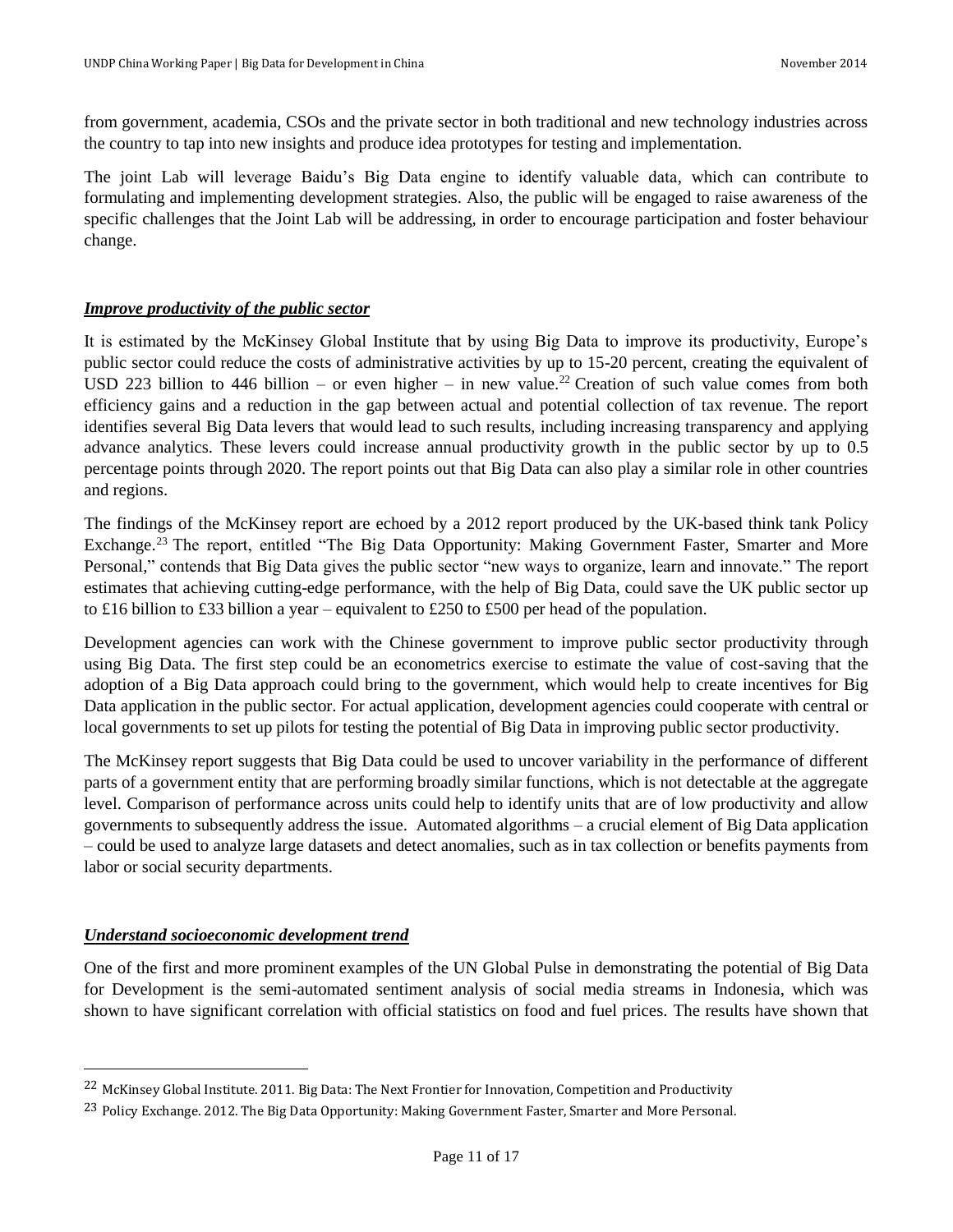even a basic analysis of the volume of tweets related to food price rises shows a correlation with official statistics on consumer price index. 24

Another example is the UN Global Pulse-SAS International partnership on examining the role of social media as an early indicator of an unemployment hike in Ireland. The initiative collected digital data on social media, blogs, forums and news articles, etc., that were related to unemployment and performed sentiment analysis to categorize the mood of these online conversations. They were able to find that increased social media conversations about work-related anxiety and confusion provided a 3-month early warning indicator of an unemployment hike.<sup>25</sup>

In the case of Indonesia, it was reported that there were 20 million Twitter accounts (1 in every 12 persons is an active user of Twitter). In comparison, it is estimated that there are over 250 million general social networking users (over 1 in every 6 persons). The potential of China's social media stream in revealing socioeconomic development trend is clearly tremendous.

# <span id="page-11-0"></span>*Map poverty*

l

Social surveys and censuses periodically collected by national statistical institutes contain valuable information describing the social and economic wellbeing of a country and the relative health of different areas. However, this form of data collection is well known to be an onerous task due to the cost involved. In a paper by Christopher Smith and his colleagues (2013), they propose the use of ubiquitous sensing as an alternative to the traditional method of collecting socio-demographic data.<sup>26</sup> Ubiquitous sensing, closely related to Big Data, refers to the passive collection of people's digital footprints (e.g., location based social networking check-ins, phone calls, etc.), which can provide a detailed picture of human mobility and communication. In this paper, Call Detail Records (CDRs) are mined in order to generate proxies for poverty indicators, which can then be used to estimate poverty on a continuous basis and at low cost, as opposed to the slow iteration of census survey cycles.

The authors have demonstrated the potential of CDR data to provide an invaluable source of poverty estimates, even without knowledge of individual behavior. They have uncovered several features of communication patterns among mobile phone users in Cote d'Ivoire that track poverty of regions as defined by the Multidimensional Poverty Index.

With over 1.2 billion mobile phone subscription and over 83 percent of rural Internet users using mobile phones to access the Internet, China is in a prime position to use mobile phone data to map poverty in rural areas.<sup>27</sup> The cost of producing estimates from passively and automatically collected communication data is negligible compared to that of manual surveying, which makes it possible to obtain estimates of poverty levels on a continuous basis.

<sup>24</sup> UN Global Pulse. 2014. "Mining Indonesian Tweets to Understand Food Price Crises" Methods Paper.

<sup>25</sup> UN Global Pulse. 2013. Big Data for Development: A Primer.

<sup>&</sup>lt;sup>26</sup> Smith, Christopher, Afra Mashhadi, and Licia Capra. 2013. "Ubiquitous sensing for mapping poverty in developing countries." Paper submitted to the Orange D4D Challenge.

<sup>27</sup> Source[: http://www.cww.net.cn/tech/html/2014/6/17/20146171015356336.htm](http://www.cww.net.cn/tech/html/2014/6/17/20146171015356336.htm) (in Chinese)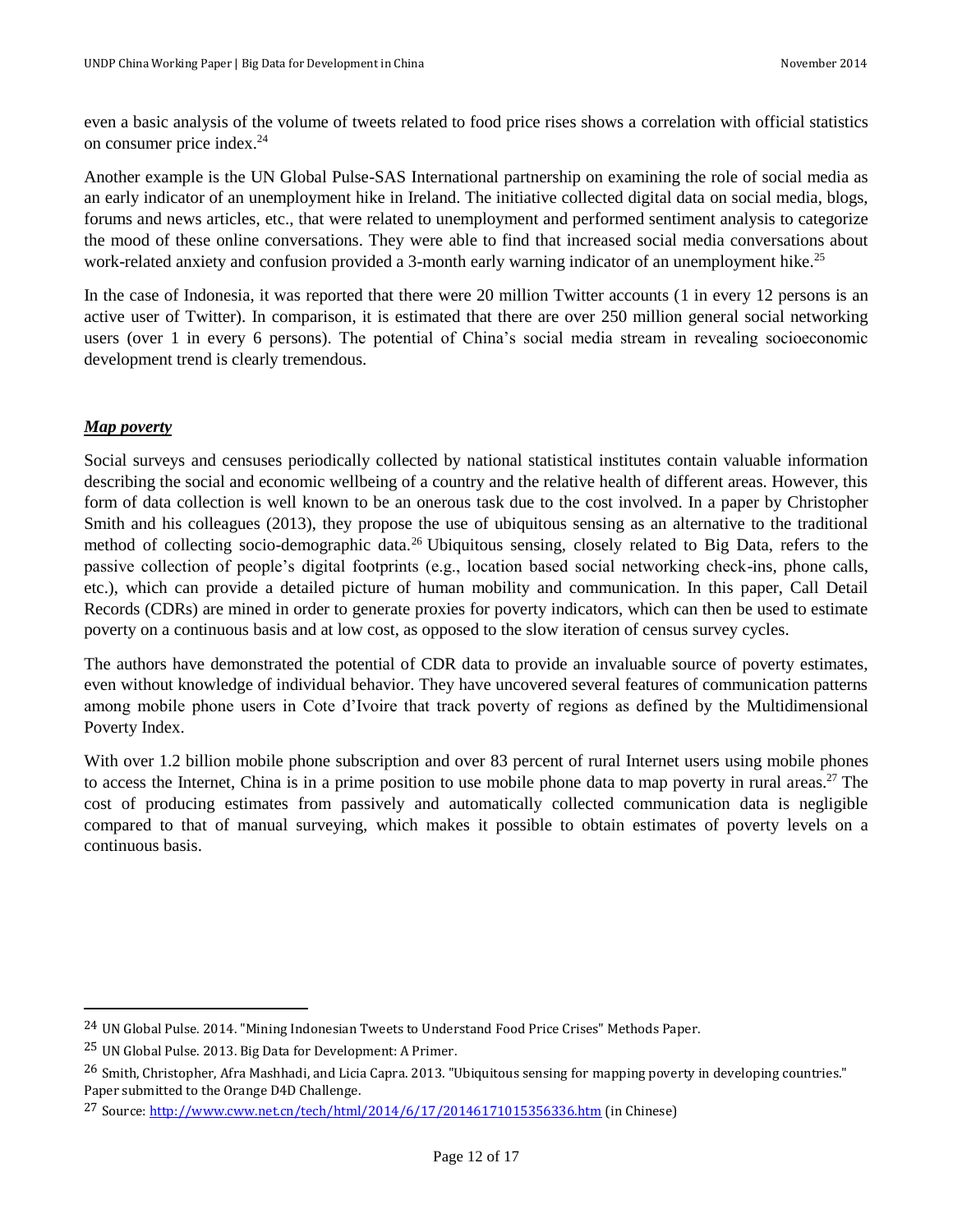## <span id="page-12-0"></span>*Improve urban transport planning*

Traffic congestion and associated air pollution are major challenges that many Chinese cities are facing.<sup>28</sup> Big Data can be used to improve urban transport planning, thus addressing these two issues. At the moment, municipal governments and city planners alike are lacking credible, up-to-date traffic data that they can use to identify underlying problems with cities' transportation networks and to develop strategies that best address traffic-related issues. Some of the major shortcomings of Chinese transport databases include the lack of comprehensive urban transport databases and the lack of data uploading and downloading mechanisms.

Introducing a cloud-based platform in vehicles and a smart data center would allow the monitoring and collection of instant traffic behavior which can help to identify anomalous behavior (indicating underlying problems in cities' road networks) and also share instant updates on traffic to drivers in order to avoid traffic congestion.

For example, there were earlier projects that used GPS systems to track the locations of taxis in Beijing to identify the underlying problems with the city's transportation network. Using data from the GPS system, researchers from Microsoft were able to find out at what times the network of roads and subway lines between two districts in the city was unable support the number of people traveling between them.<sup>29</sup>

The GPS system, however, does not allow for instant processing and sharing of traffic information. By introducing a cloud-based system, drivers whose vehicles are connected to the cloud network can be instantaneously informed of the current traffic information and the system can use the latest information of current traffic conditions to recommend routes that take the shortest time. It provides a more dynamic approach to addressing traffic congestion and, consequently, the related air pollution issue.

The main development objectives of this proposed initiative is to use an inclusive, participatory approach to capture accurate, up-to-date citywide information and address two main challenges that are plaguing Chinese cities, i.e. air pollution and traffic congestion. Through addressing these challenges, this initiative could improve the well-being of the selected city's residents, in particular their health and time saved from being stuck in traffic, which they can spend on pursuing productive matters that they value.

# <span id="page-12-1"></span>*Identify pollution hotspots in cities*

 $\overline{a}$ 

Air pollution in China is making headlines around the world with hazardous haze blanketing Beijing for extended period of time. There is increased recognition of the impacts of air pollution in China. It is estimated that 350,000 to 1.2 million premature deaths linked to air pollution each year in China.<sup>30</sup> In fact, the most recent estimates made by the World Health Organization show that air pollution might now be the world's largest environmental health risk, with low- and middle-income countries in the Western Pacific region, including China, having the largest number of death per capita from air pollution in  $2012$ <sup>31</sup>

<sup>&</sup>lt;sup>28</sup> Data on air pollution in China is complex and dynamic with new studies continuously emerging. In addition, air quality varies from region to region. For example, a study by the Chinese Academy of Sciences released in December 2013, indicated that vehicle emissions accounted for only 4% of Beijing's PM2.5 ([http://www.atmos-chemphys.net/13/7053/2013/acp-13-7053-2013.html\)](http://www.atmos-chemphys.net/13/7053/2013/acp-13-7053-2013.html). However, previous studies had indicated that vehicle emissions may contribute 20-30% of PM2.5. See here for a discussion of the controvers[y http://www.rsc.org/chemistryworld/2014/01/pollutionresearch-sparks-car-control-debate-china](http://www.rsc.org/chemistryworld/2014/01/pollutionresearch-sparks-car-control-debate-china)

<sup>29</sup> Source[: http://research.microsoft.com/en-us/projects/urbancomputing/](http://research.microsoft.com/en-us/projects/urbancomputing/)

<sup>30</sup> Source[: http://www.scmp.com/news/china/article/1399671/ex-health-minister-endorses-finding-chinas-smog-kills-350000](http://www.scmp.com/news/china/article/1399671/ex-health-minister-endorses-finding-chinas-smog-kills-350000-year) [year](http://www.scmp.com/news/china/article/1399671/ex-health-minister-endorses-finding-chinas-smog-kills-350000-year)

<sup>31</sup> Source[: http://www.who.int/mediacentre/news/releases/2014/air-pollution/en/](http://www.who.int/mediacentre/news/releases/2014/air-pollution/en/)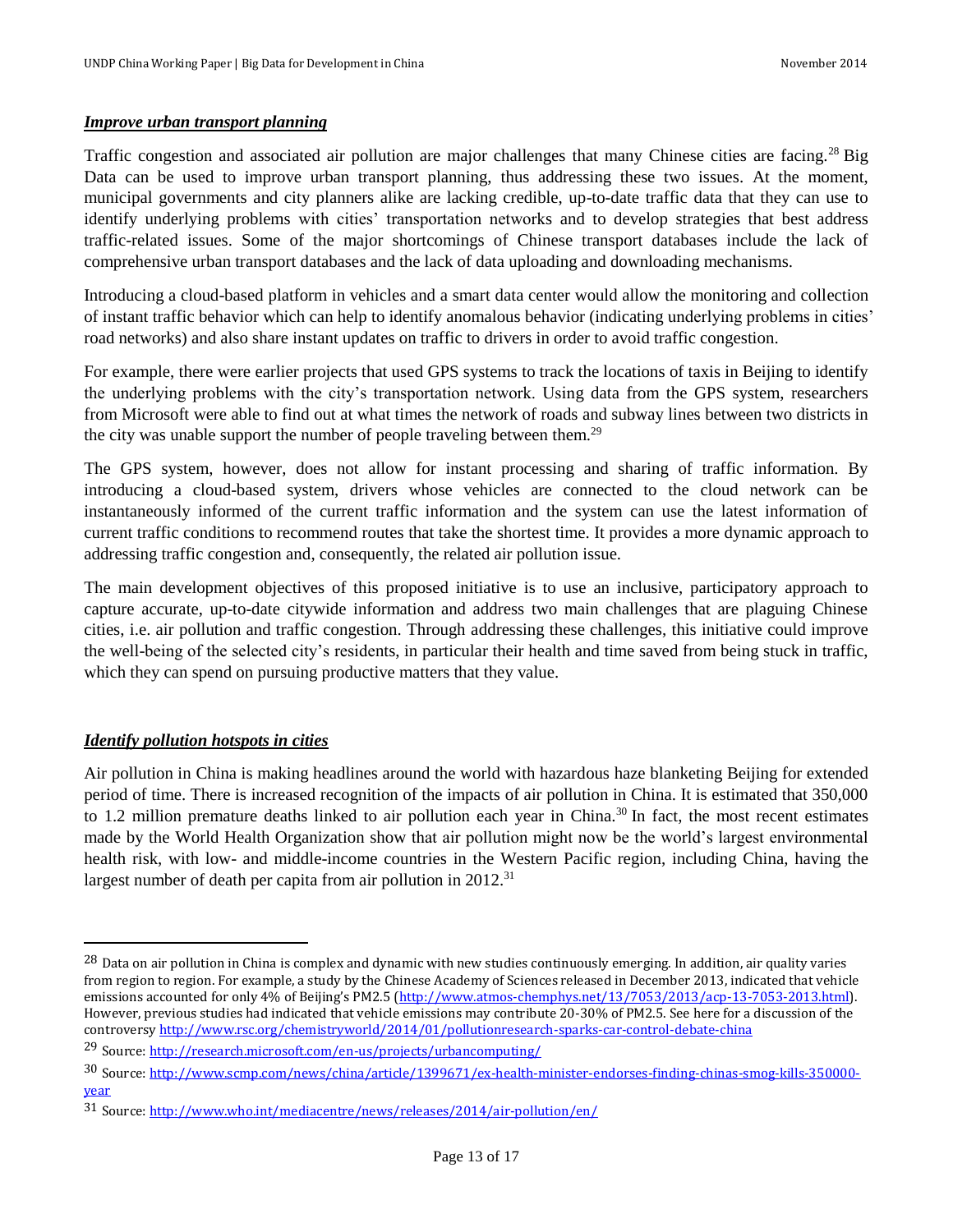Big Data can be used to identify the so called pollution hotspots in cities, which allow citizens to plan a lesspolluted route for their daily jog or bike ride, etc. Sensory devices that measure air quality and particulate-matter level can be used to create a real-time pollution map. Combining such a map with data on weather pattern, a realtime short-range forecast of where the pollution hotspots will be blown could then be developed to allow end users to plan less-polluted routes while travelling within the cities.

# <span id="page-13-0"></span>**Challenges for application of Big Data for Development in China**

Review of existing literature and also previous experiences of adopting Big Data approach in other countries shows that there are clearly a multitude of issues that need to be addressed in order to ensure effective application of Big Data for Development. China will also need to address these challenges while using Big Data for development purpose. These challenges can be broadly grouped into 3 categories:

- 1. Operational/systemic challenges
	- a. **Privacy.** One of the biggest challenges for Big Data application is the issue of privacy. The UN Global Pulse considers it "the most sensitive issue, with conceptual, legal, and technological implications." As a fundamental human right, privacy has its intrinsic values. It also has tremendous instrumental values as a modern society needs privacy to flourish and "without privacy, safety, diversity, pluralism, innovation, and basic freedoms are at risk."<sup>32</sup> As discussed earlier, privacy is a major reason why firms are reluctant to share the data of their clients, users and their own operations. Well-specified national data disclosure policies and a proper regulatory environment that ensures data privacy will be essential to provide the assurance that firms need in order to make their data available for development purpose.

In particular, one can refer to the Resolution adopted in the 36<sup>th</sup> International Conference of Data Protection and Privacy Commissioners, which calls for, inter alia, respect of the principle of purpose specification; limiting the amount of data collected and stored to the level that is necessary for the intended lawful purpose; obtaining valid consents from data subjects in connection with use of personal data for analysis and profiling purposes; transparency about which data is collected, how the data is processed, for what purposes, and whether or not the data will be distributed to third parties; and giving individual appropriate access to the data collected about them, as well as access to information and decisions made about them.<sup>33</sup>

- b. **Changes in decision-making process.** Effective application of Big Data for Development would also require changes in the decision-making process, which customarily relies on traditional statistics. Given the high frequency of Big Data, a more responsive mechanism will need to be put in place that allows the government to process the information and act quickly in response. Also, since Big Data is often unstructured and relatively imprecise (compared to official statistics), government officials also have to learn how to effectively interpret and make use of the information provided by Big Data. This requires capacity building to turn decision makers into more sophisticated data users.
- c. **Administrative barriers.** The full potential of Big Data can only be realized when different institutions, public and private, work together seamlessly beyond their administrative boundaries. This requires development agencies to take advantage of their convening power to gather influential

l

<sup>32</sup> UN Global Pulse. 2012. Big Data for Development: Opportunities and Challenges

<sup>33</sup> Full text of Resolution adopted in 36th International Conference of Data Protection & Privacy Commissioners. http://www.privacyconference2014.org/media/16427/Resolution-Big-Data.pdf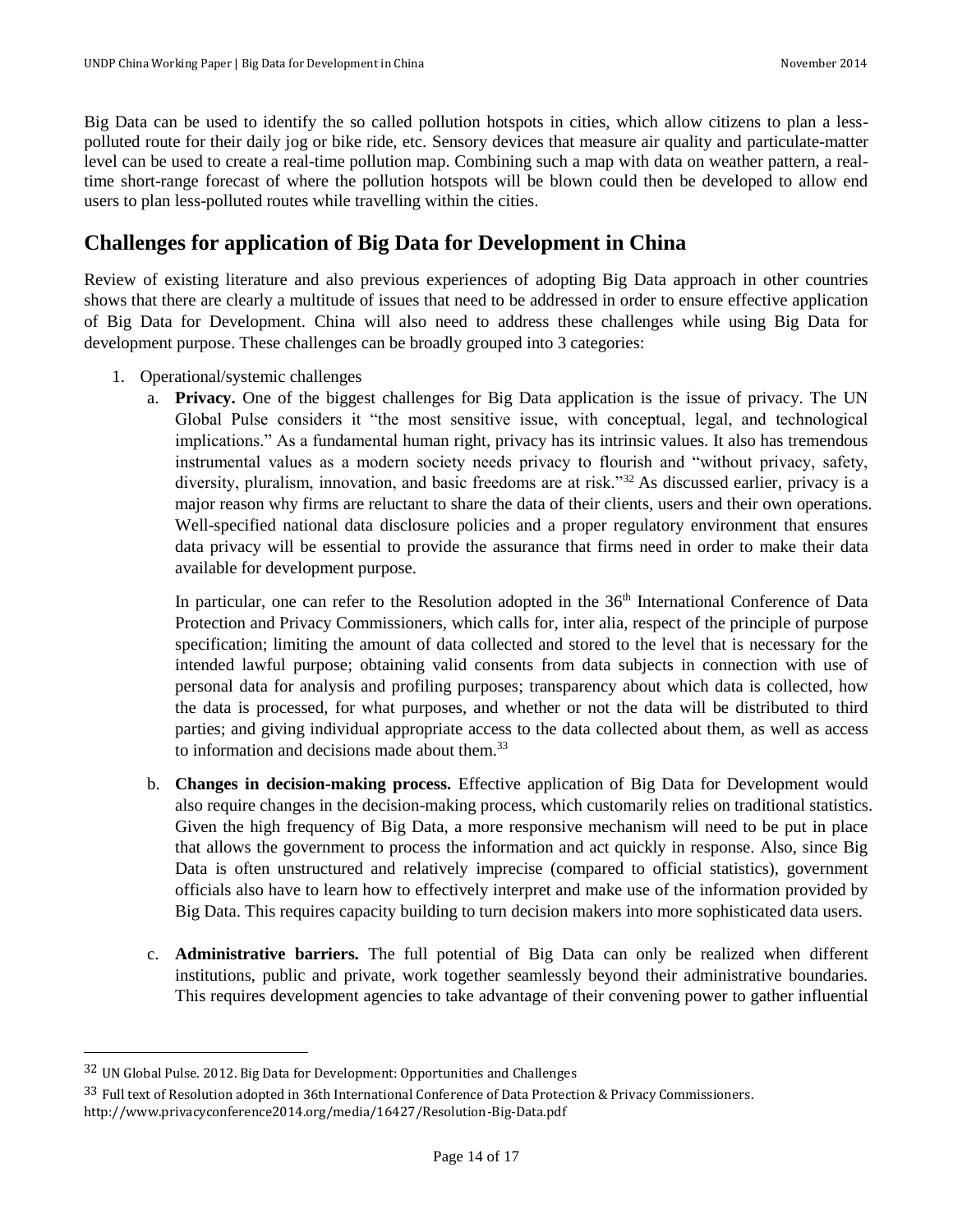partners of Big Data to create new models for different institutions to work together to create value in both social and economic development.

## 2. Data challenges

- a. **Accessibility.** From the technical perspective, it is not the case that all data produced by Big Data sources are easily accessible and storable, especially for data generated on social media platforms. There are also considerable difficulties with accessing data from mobile phone carriers. Another major challenge related to data accessibility is the unwillingness of private firms that are in possession of the majority of Big Data to share data about their clients and users, as well as their own operations. The reasons behind such reluctance could be multi-fold, including concerns regarding the loss of competitiveness by giving up firm data, the risk of breaching privacy law and regulations, and the possibility of damaging the firm's reputation, etc.
- b. **Availability.** The use of mobile phone, Internet, and social media tend to be more concentrated in the cities than in the rural areas, meaning that data collected from those sources most likely have urban-bias and are not representative of the entire population in China.
- c. **Reliability.** There might be attempts at interfering with the operation of systems or suppressing signals. The highly competitive social media landscape in China means that the user groups of different social media platforms are very dynamic in terms of their sizes and compositions, which would have strong implications on how data from such sources is being interpreted.
- 3. Analytical challenges
	- a. **Dissonance between perceptions and facts.** This is a particular challenge when dealing with behavioral or opinion data such as online searches or comments on social media platforms, which are basically derived from users' own perceptions. The example of Google Flu Trends has shown that while the tool was very good at predicting the spread of nonspecific respiratory illness that are similar to flu, based on Goggle searches for flu-like symptoms, it did not do a very good job at predicting the actual flu. The issue is largely a result of people confusing flu with other illnesses because they have similar symptoms. Another related analytical challenge is the dissonance between expressed intentions and actual intentions. It is a particular problem while dealing with text-based data, which leaves data analysts with considerable room for interpretation. Accurate interpretation of such data would require good understanding of the contextual background against which the data is generated.
	- b. **Data interpretation.** The nature of Big Data sources means that there is a range of data interpretation issues that require stronger attention while dealing with Big Data, as compared to dealing with official statistics. The first of these is the issue of sampling bias, where samples are not representative of the entire population of interest. The aforementioned urban bias of Big Data generated by social media platforms is an example of this. Another issue is the misinterpretation of correlation as causation. Such mistakes could happen when data analysts fail to consider the existence of confounding factors. Other data interpretation challenges include the difficulty of defining and detecting anomalies in human ecosystems.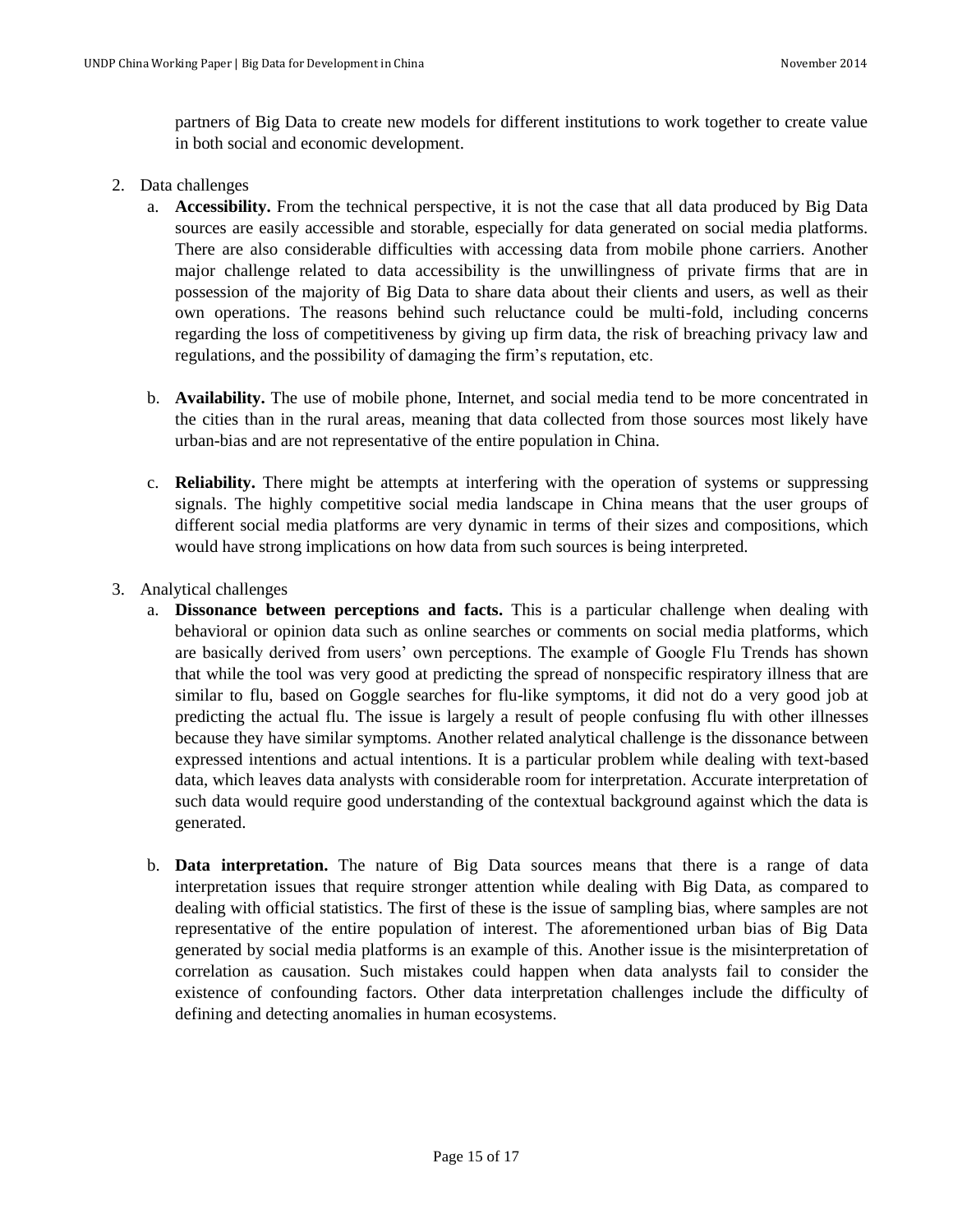#### **Figure 4**

# **Major challenges confronting Big Data for Development**



# <span id="page-15-0"></span>**Conclusion**

Across the world, there has been budding interest in the potential of Big Data in contributing to development and indeed there have been some initial successes in demonstrating such potential. This paper argues that there is a case for development practitioners to explore how Big Data can be used for development purpose in China and proposed potential work that could be done in this area.

Three additional points should be made before concluding this paper.

First, the Big Data approach contributes to results-based management. Collection and analysis of data collected through Big Data sources allow development actors, who contributing directly or indirectly to achieving a set of development results, to ensure that their processes, products, and services contribute to the achievement of desired results. Given the "real time"-ness of Big Data, actors could use the information and evidence of actual results to promptly inform decision-making on the design, resourcing, and delivery of programmes and activities as well as for accountability and reporting.

Second, even though Big Data has great potential for supporting development work, development practitioners have to understand the limits of the Big Data approach and the conclusion that one can draw from analyzing Big Data. In many ways, Big Data approach faces the same limitations as traditional statistical and numerical methods. While the size of Big Data allows it to be very good at detecting correlation, one still requires good understanding of the development context and the dynamics between variables of interest, control variables and unobservable variables in order to make causal interpretation. There are certainly situations where it would be useful to identify correlation alone, for example, identification of correlation between the volume of tweets related to food price and official statistics on inflation suggests that social media stream might be used to provide a more real-time assessment of inflation. However, in the situation where one wants to determine which policy instruments are most suitable for addressing certain development challenges, it would then require one to tease out the causal relationship between the policy instruments and the outcome of interest. In such situations, mere identification of correlation is insufficient.